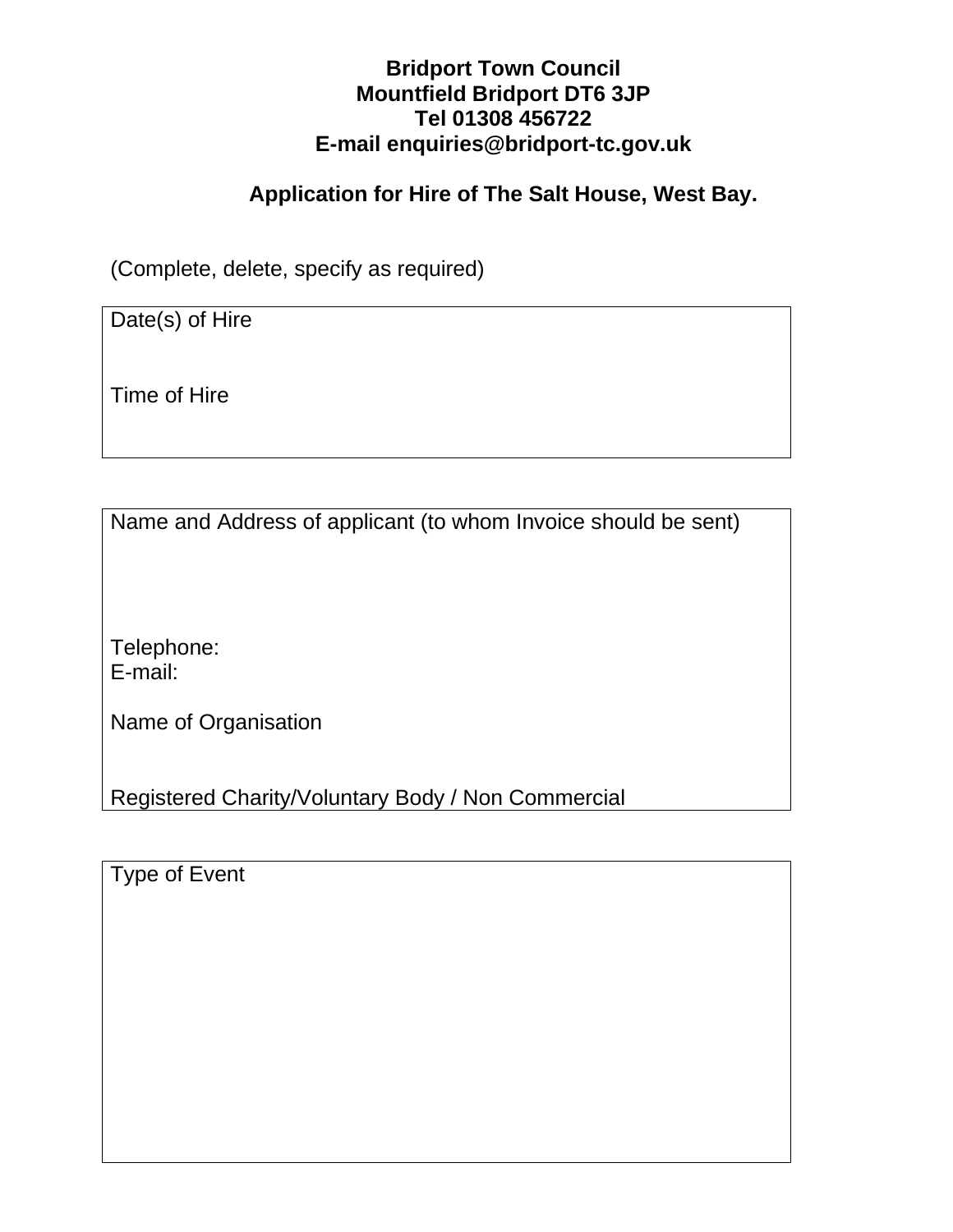| <b>LICENCING</b>                                                                                                 |               |
|------------------------------------------------------------------------------------------------------------------|---------------|
| Is your event open to the General Public?                                                                        | YES / NO      |
| If so, will you be charging an admission fee?<br>How much per person?                                            | YES / NO<br>£ |
| Will you be having music at your event?                                                                          | YES / NO      |
| Will Performing Rights Society Fee apply                                                                         | YES/NO        |
| It is the Hirer's responsibility to comply with Performing Rights<br>Legislation                                 |               |
| Will you be having alcohol at your event?                                                                        | YES / NO      |
| Will Licensing apply?                                                                                            | YES / NO      |
| It is the Hirer's responsibility to obtain the Licence from Dorset<br>Council on (01305) 252441.                 |               |
| <b>Use of Fisherman's Green</b> (for community events only) – YES/NO<br>(Please see additional conditions 18-19) |               |
|                                                                                                                  |               |

### DECLARATION

I hereby apply for the use of the above mentioned premises of the Town Council, upon the Terms and Conditions I have received.

I undertake to comply with these conditions and the Council's licensing regulations. I am over 18.

I consent to the holding of the information provided in accordance with the Hirers' Privacy Notice, which I have received.

Signature Date

Print Name

**Office Use:**

Booking Approved: Yes/No

Fee:

Signed: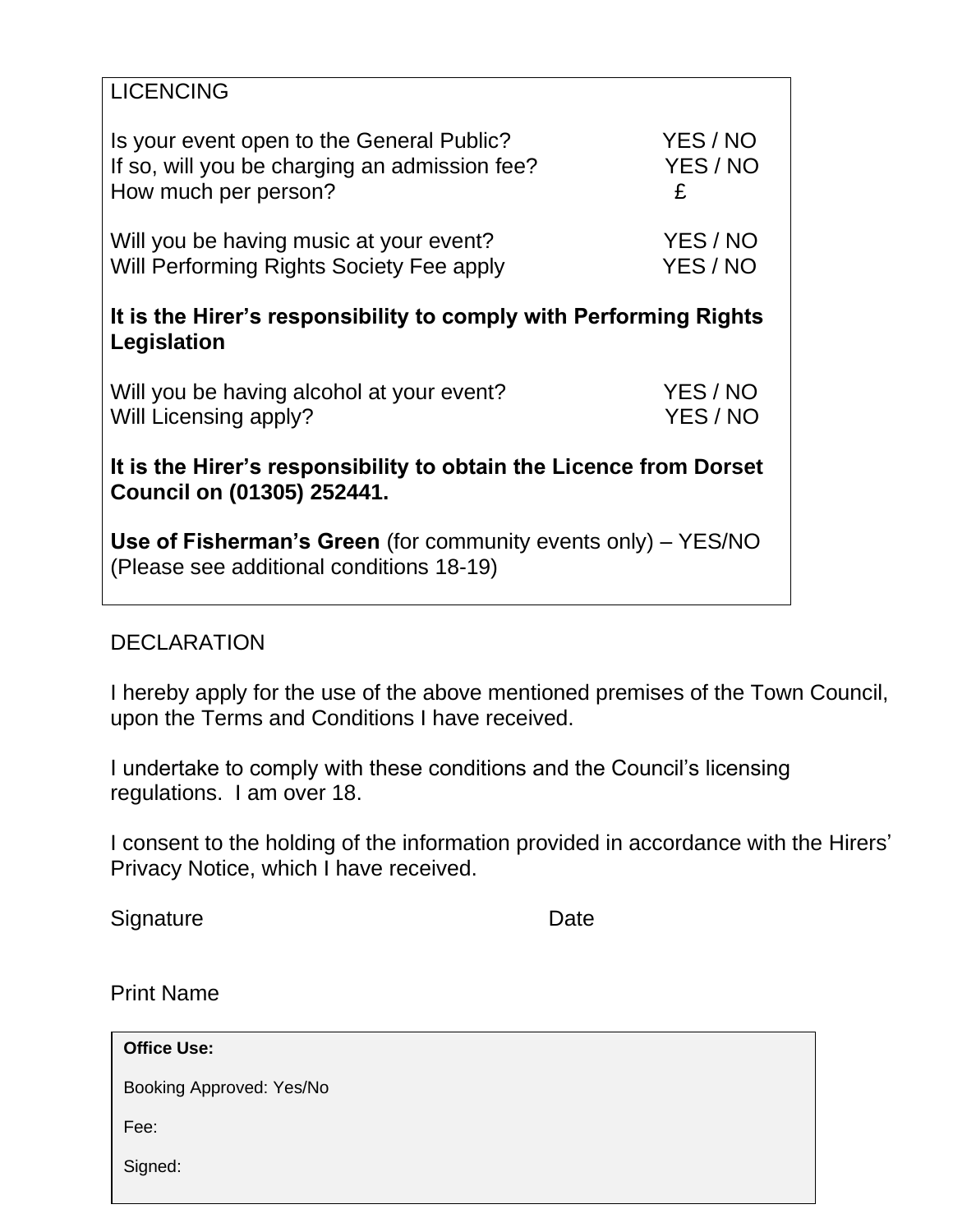Available for hire Monday – Sunday

# **CURRENT SCALE OF CHARGES (TO BE CONFIRMED AT BOOKING)**

Morning, Afternoon or Evening £30.00 All Day £60.00

This fee is for voluntary groups and organisations.

The Town Council's fees and charges are subject to an annual review, applicable from April 1<sup>st</sup>.

Capacity 50 people

 50 Chairs 10 trestle tables Disabled Access Disabled Toilet Fixed Screen Flip Chart/Whiteboard

Kitchen

 Hot water boiler, 2 pump flasks, wine glasses, water jugs, cups, saucers, tea plates, assorted cutlery, fridge, microwave and dishwasher.

 The Hirer must supply their own tea towels, washing up liquid and remove all litter.

Hire includes heating and lighting.

If you wish to view the facilities before booking this venue please contact the Town Council Office.

In advance of the event, keys for the venue must be obtained from the Town Council's offices Monday – Friday 8.30am – 5.00pm (4.30pm Friday) and similarly returned, according to the instructions of the Town Council.

Charges for commercial and agency organisations, exhibitions and other activities are available on request from the Office Manager.

Charges for some charitable causes may be waived at the discretion of the Town Clerk in consultation with the Town Mayor.

The Town Council reserves the right to refuse an application for hire of its premises if the application is deemed inappropriate.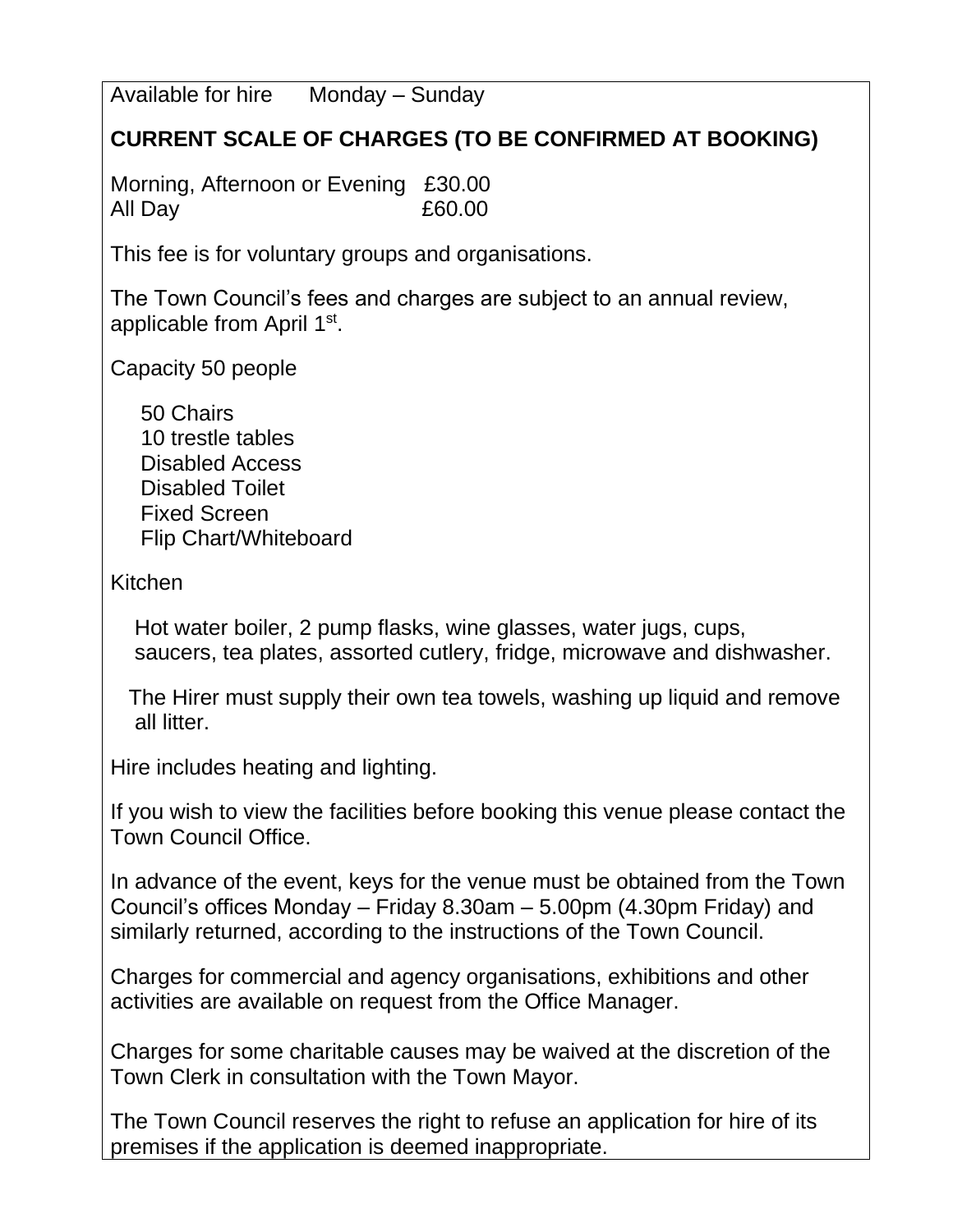## TERMS AND CONDITIONS OF HIRE

- 1. All charges are payable to Bridport Town Council on receipt of Invoice.
- 2. The Hirer must make themselves familiar with the venue, its facilities and services and instruct Stewards accordingly.
- 3. All persons using the Council's buildings or any part of them shall take the premises in such condition as they find it and leave it as found.
- 4. The Council will not be responsible for any loss, damage, or theft of personal property howsoever arising.
- 5. The Hirer shall reimburse the Council on demand the cost of making good any damage (howsoever arising) done to the Council's buildings or any part thereof, during the Hirer's use or occupation.
- 6. No person shall fix any object onto any part or fixture within the Council's premises by whatever means, without the prior consent of the Council.
- 7. The Hirer shall be responsible for all accidents caused or happening to any person arising out of the hire or occupation of the Council's premises or any part of them and the Hirer shall indemnify the Council against all costs and expenses which the Council may incur arising out of or in connection with any such accident.

The Hirer must submit a copy of their insurance cover to the Town Council with the Application for Hire.

- 8. The outer doors, when opened, must be firmly secured against the building, the left using the padlock and the right using the pin and hasp. The inner main door shall remain open or unlocked at all times when members of the public are in the Council's premises. All Fire exits are to be kept clear at all times.
- 9. All Electricity points, lights and heating switches shall be turned off at the end of hire. All heating pipes shall remain unobstructed.
- 10. There is no parking available at the venue.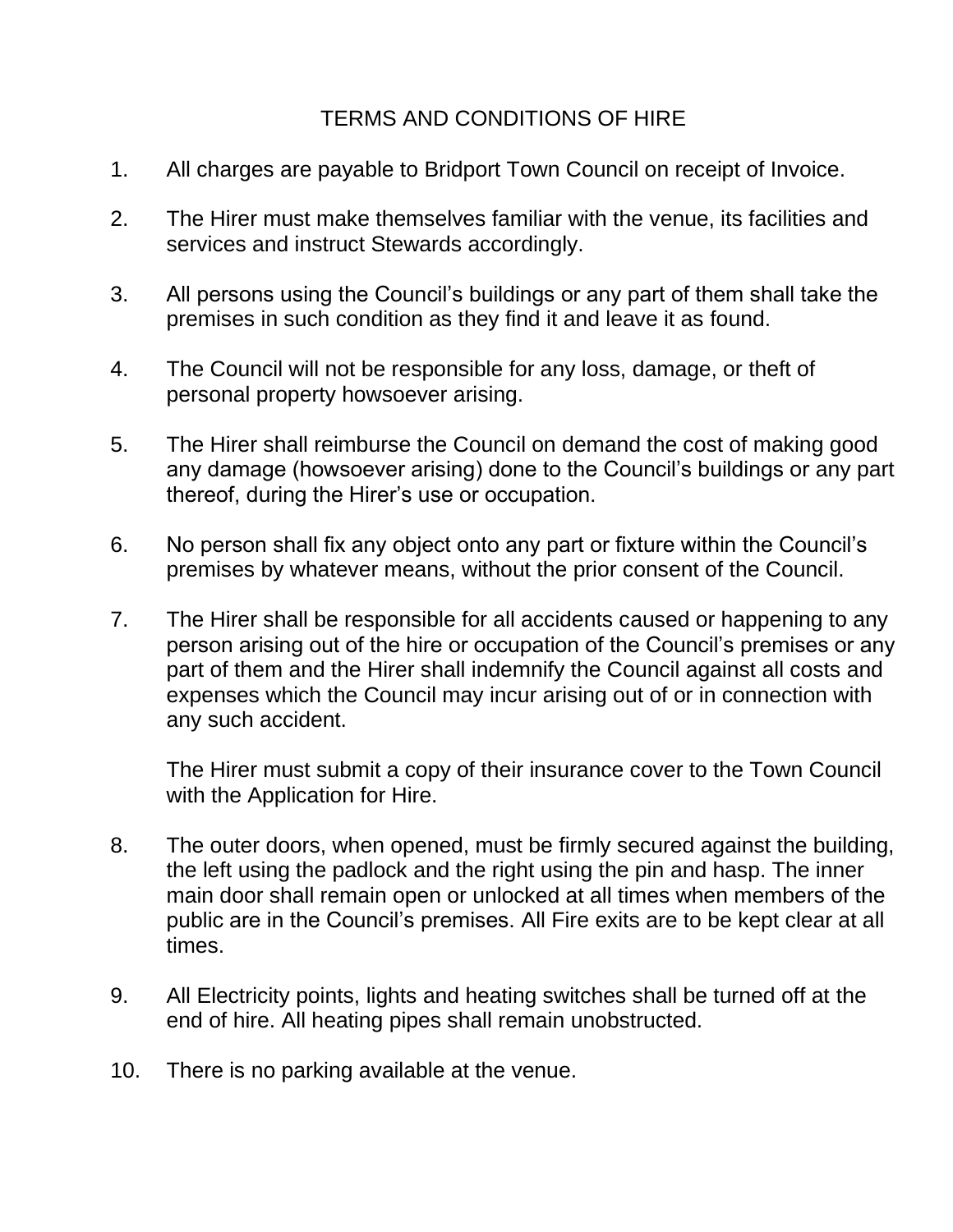- 11. In the event of Fire, it is the Hirer's responsibility to evacuate the Council's premises as directed by the Emergency signs that are on display. Dorset Fire and Rescue Service should then be called and our Town Council contact on 07972 240447.
- 12. In cases where copyright music is publicly performed or presented, the Hirer must obtain a Performing Rights Society Licence.
- 13. In cases where alcohol is being sold, the Hirer must obtain a Licence from West Dorset District Council.
- 14. The Hirer must remove all waste, litter and any other extraneous matter from the premises and dispose of it at their own expense. Litter from any event or activity held in The Salt House must not be disposed of in neighbouring public bins.
- 15. The Council reserves the right to exclude and remove from its buildings, any person creating a disturbance or using offensive language.
- 16. The Hirer must ensure that the venue is secured on leaving the premises.
- 17. Bridport Town Council reserves the right to recover any additional costs incurred by the Hirer's failure to comply with the Terms and Conditions of Hire.

## **ADDITIONAL CONDITIONS FOR USE OF FISHERMAN'S GREEN**

The Green next to the Salt House may be used for community events subject to approval, appropriate insurance and the following additional conditions:

- 18. Activity must be restricted to the Green and all footpaths kept clear at all times. Users of the Water Sports Centre require access at all times.
- 19. No vehicles must be parked on the Green or the paved area, unless by specific agreement with the Town Council.
- 20. No BBQ's or open fires are allowed on the Fisherman's Green.